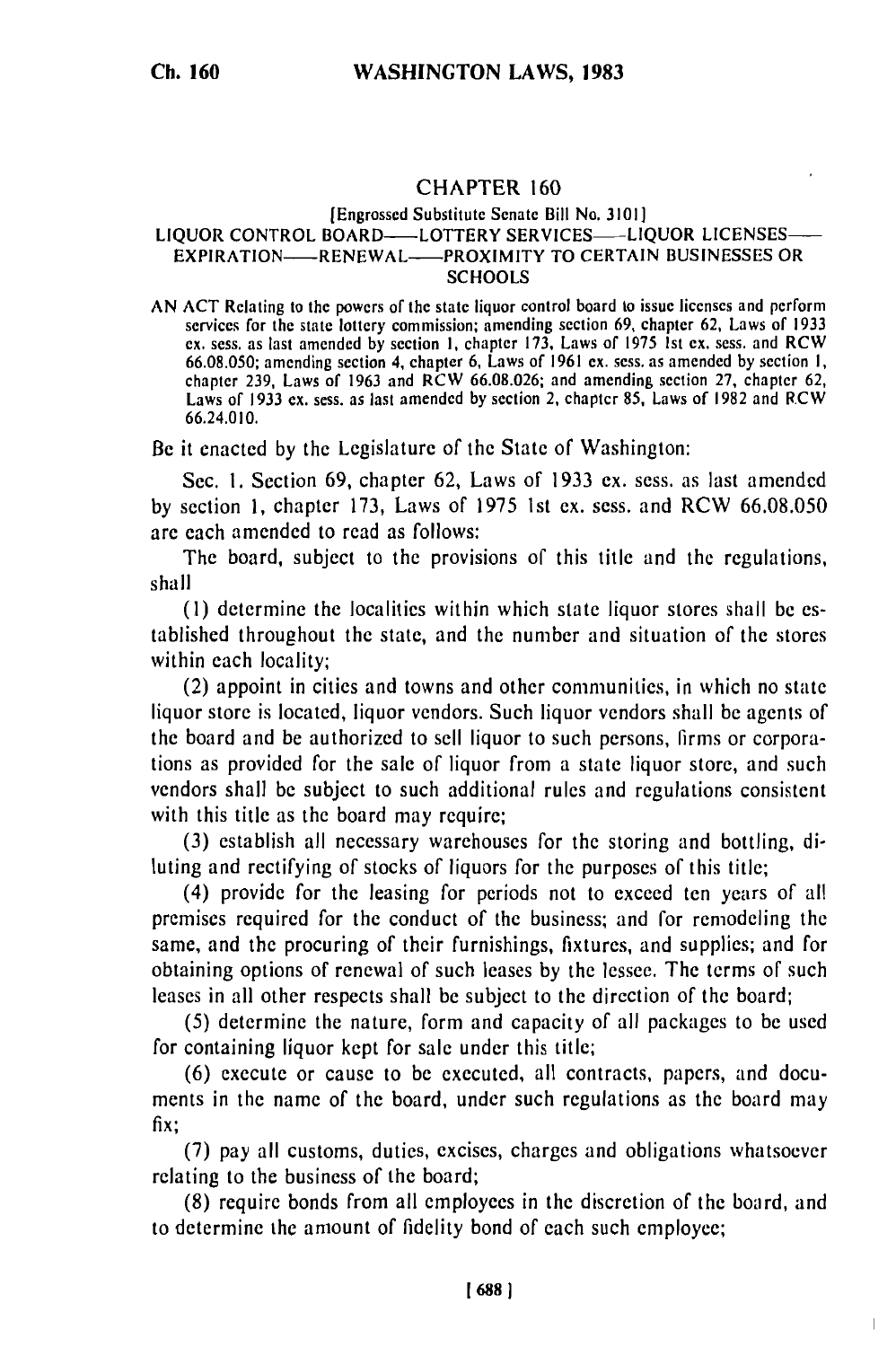(9) perform services for the state lottery commission to such extent, and for such compensation, as may be mutually agreed upon between the board and the commission;

(10) perform all other matters and things, whether similar to the foregoing or not, to carry out the provisions of this title, and shall have full power to do each and every act necessary to the conduct of its business, including all buying, selling, preparation and approval of forms, and every other function of the business whatsoever, subject only to audit by the state auditor.

Sec. 2. Section 4, chapter 6, Laws of 1961 ex. sess. as amended by section 1, chapter 239, Laws of 1963 and RCW 66.08.025 are each amended to read as follows:

All administrative expenses of the board incurred on and after April 1, 1963 shall be appropriated and paid from the liquor revolving fund. These administrative expenses shall include, but not be limited to: The salaries and expenses of the board and its employees, the cost **)f** establishing, leasing, maintaining, and operating state liquor stores and warehouses, legal services, annual or other audits, and other general costs of conducting the business of the board. The administrative expenses shall not, however, be deemed to include costs of liquor and lottery tickets purchased, the cost of transportation and delivery to the point of distribution, other costs pertaining to the acquisition and receipt of liquor and lottery tickets, packaging and repackaging of liquor, sales tax, and those amounts distributed pursuant to RCW 66.08.180, 66.08.190, 66.08.200, 66.08.210 and 66.08.220.

Sec. 3. Section 27, chapter 62, Laws of 1933 ex. sess. as last amended by section 2, chapter 85, Laws of 1982 and RCW 66.24.010 are each amended to read as follows:

(I) Every license shall be issued in the name of the applicant, and the holder thereof shall not allow any other person to use the license.

(2) For the purpose of considering any application for a license, the board may cause an inspection of the premises to be made, and may inquire into all matters in connection with the construction and operation of the premises. For the purpose of reviewing any application for a license and for considering the denial, suspension or revocation of any license, the liquor control board may consider any prior criminal conduct of the applicant and the provisions of RCW 9.95.240 and of chapter 9.96A RCW shall not apply to such cases. The board may, in its discretion, grant or refuse the license applied for. No retail license of any kind may be issued to:

(a) A person who has not resided in the state for at least one month prior to making application, except in cases of licenses issued to dining places on railroads, boats, or aircraft;

(b) A copartnership, unless all of the members thereof are qualified to obtain a license, as provided in this section;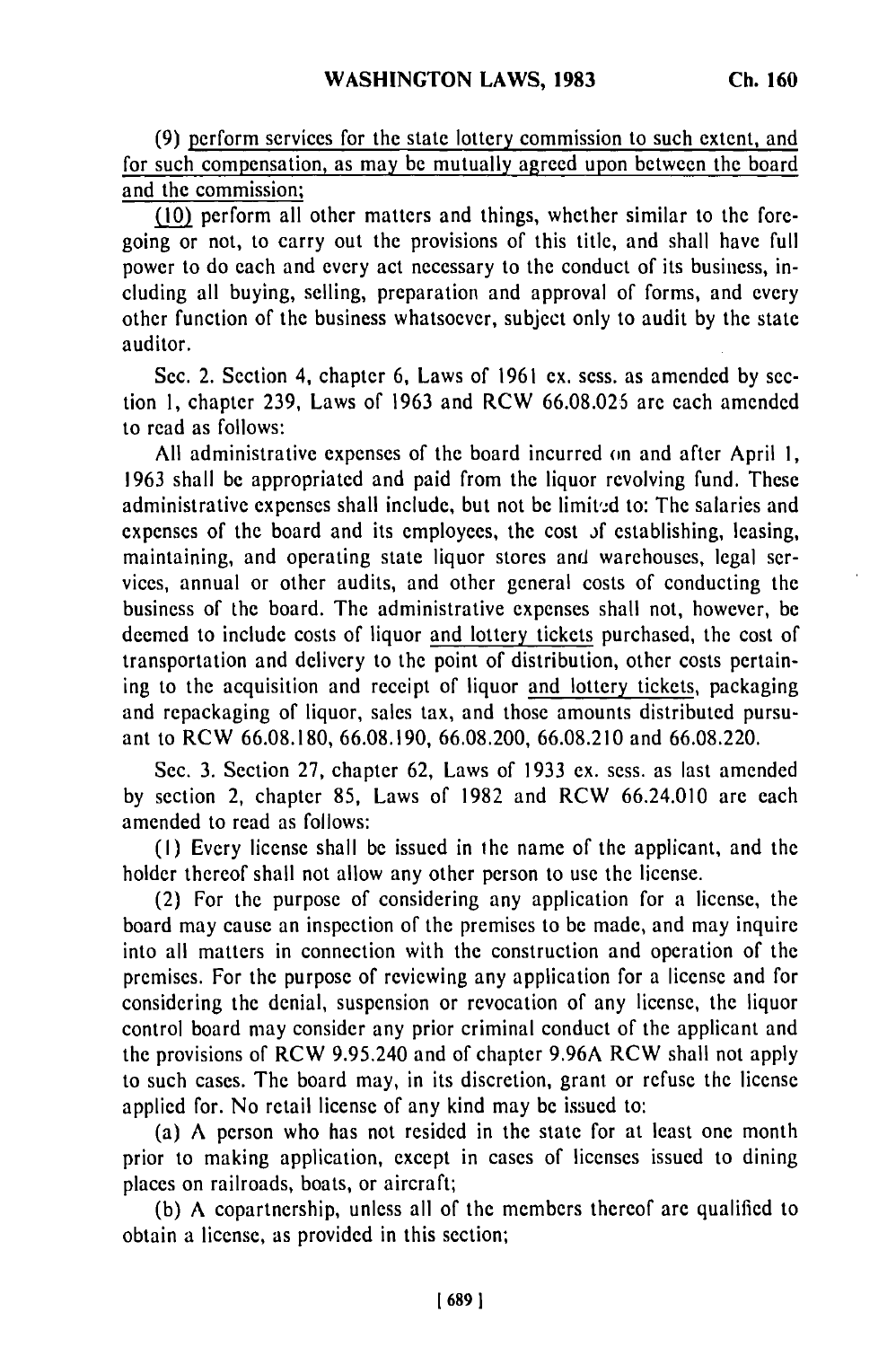(c) A person whose place of business is conducted by a manager or agent, unless such manager or agent possesses the same qualifications required of the licensee;

(d) A corporation, unless it was created under the laws of the state of Washington or holds a certificate of authority to transact business in the state of Washington.

(3) The board may, in its discretion, subject to the provisions of RCW 66.08.150, suspend or cancel any license; and all rights of the licensee to keep or sell liquor thereunder shall be suspended or terminated, as the case may be. The board may request the appointment of administrative law judges under chapter 34.12 RCW who shall have power to administer oaths, issue subpoenas for the attendance of witnesses and the production of papers, books, accounts, documents, and testimony, examine witnesses, and to receive testimony in any inquiry, investigation, hearing, or proceeding in any part of the state, under such rules and regulations as the board may adopt.

Witnesses shall be allowed fees and mileage each way to and from any such inquiry, investigation, hearing, or proceeding at the rate authorized by RCW 34.04.105, as now or hereafter amended. Fees need not be paid in advance of appearance of witnesses to testify or to produce books, records, or other legal evidence.

In case of disobedience of any person to comply with the order of the board or a subpoena issued by the board, or any of its members, or administrative law judges, or on the refusal of a witness to testify to any matter regarding which he may be lawfully interrogated, the judge of the superior court of the county in which the person resides, on application of any member of the board or administrative law judge, shall compel obedience by contempt proceedings, as in the case of disobedience of the requirements of a subpoena issued from said court or a refusal to testify therein.

(4) Upon receipt of notice of the suspension or cancellation of a license, the licensee shall forthwith deliver up the license to the board. Where the license has been suspended only, the board shall return the license to the licensee at the expiration or termination of the period of suspension, with a memorandum of the suspension written or stamped upon the face thereof in red ink. The board shall notify all vendors in the city or place where the licensee has its premises of the suspension or cancellation of the license; and no employee may allow or cause any liquor to be delivered to or for any person at the premises of that licensee.<br>(5) ((The board shall assign to each business an expiration date for all

licenses or certificates of approval covered by this title. Following the asneenses of eeruncates of approval covered by this title. Following the as sued by the board shall expire at midnight of the last day of the month on **the twelfth month subsequent to issue.**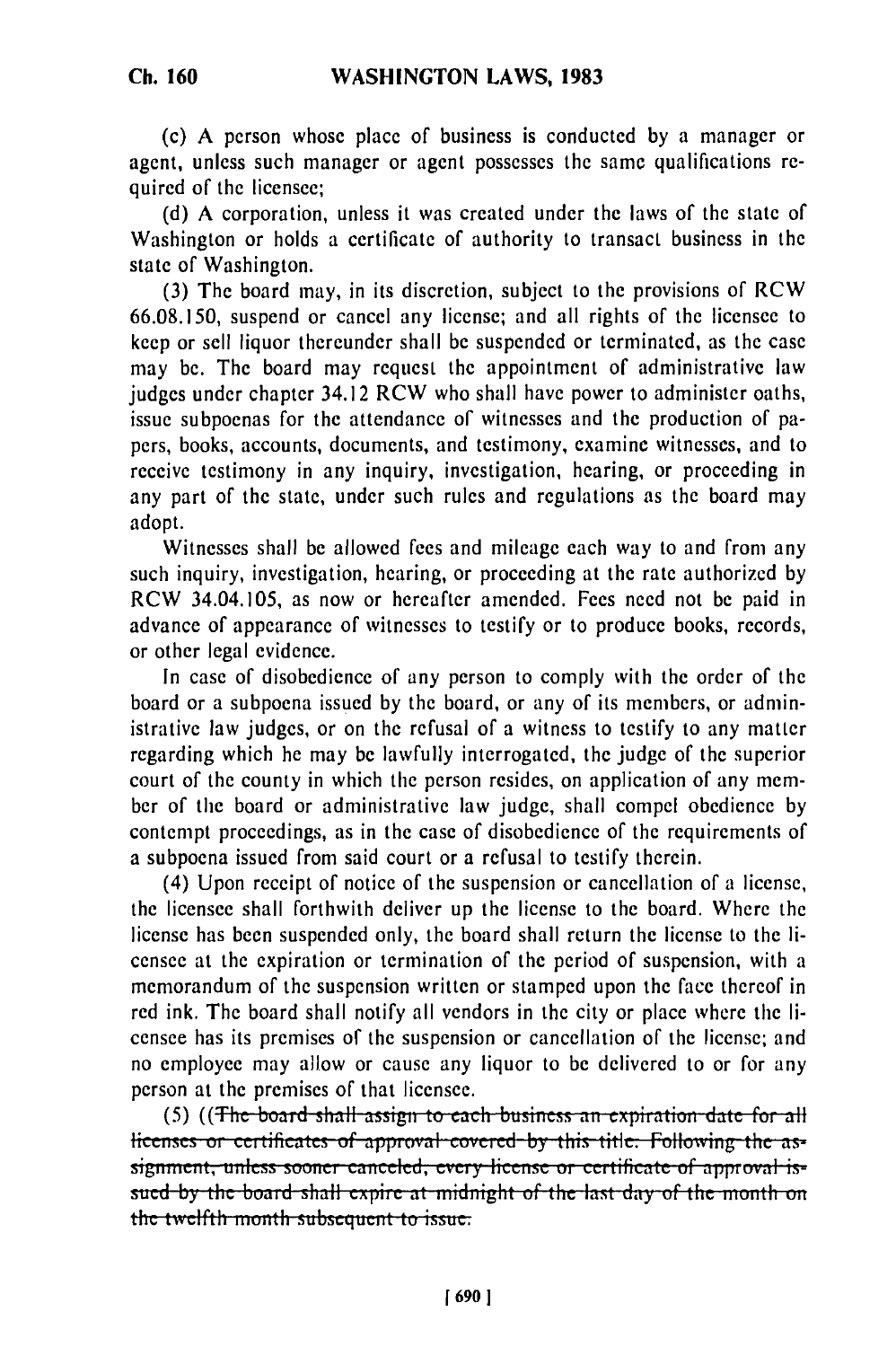(a) Each business shall be assigned a license or certificate of approval expiration date according to the schedule following below in this subsection. Fees for such licenses or certificates of approval shall be charged at full annual rate as outlined in chapter 66.24 RCW. The board shall prorate license or certificate of approval fees as necessary to implement the reassignment of expiration dates and to maintain the date assignment of each.

(i) New applicants; last day of the month of approval and issuance:

(ii) Existing business; distributed evenly on a monthly basis throughout the year.

(iii) New-businesses; expiration date shall be adjusted as required to conform to a date simultaneous to the majority of the applicant's business branches:

 $(iv)$  Supplemental license(s); shall expire on the same date as the master:

(b) The board will consider requests from applicants for exceptions to assigned renewal dates. Approval shall be at the discretion of the board.

(c) All applications shall be submitted with a full year's fee for the type of license or certificate of approval for which the type of application is intended.

(d) All licenses or certificates of approval presently issued and covered under this title unless sooner discontinued or canceled shall be assigned not later than July 1, 1983, a license expiration date:

(e) Licenses issued under the provisions of RCW 66.24.310, as now or hereafter amended, are excluded from provisions of this subsection and unless sooner canceled shall expire at midnight of the thirtieth day of June of the fiscal year for which issued.) (a) At the time of the original issuance of a class H license, the board shall prorate the license fee charged to the new licensee according to the number of calendar quarters, or portion thereof, remaining until the first renewal of that license is required. (b) Unless sooner canceled, every license issued by the board shall expire at midnight of the thirtieth day of June of the fiscal year for which it was issued. However, if the board deems it feasible and desirable to do so, it may establish, by rule pursuant to chapter 34.04 RCW, a system for staggering the annual renewal dates for any and all licenses authorized by this chapter. If such a system of staggered annual renewal dates is established by the board, the license fees provided by this chapter shall be appropriately prorated during the first year that the system is in effect.

(6) Every license issued under this section shall be subject to all conditions and restrictions imposed by this title or by the regulations in force from time to time.

(7) Every licensee shall post and keep posted its license, or licenses, in a conspicuous place on the premises.

(8) Before the board shall issue a license to an applicant it shall give notice of such application to the chief executive officer of the incorporated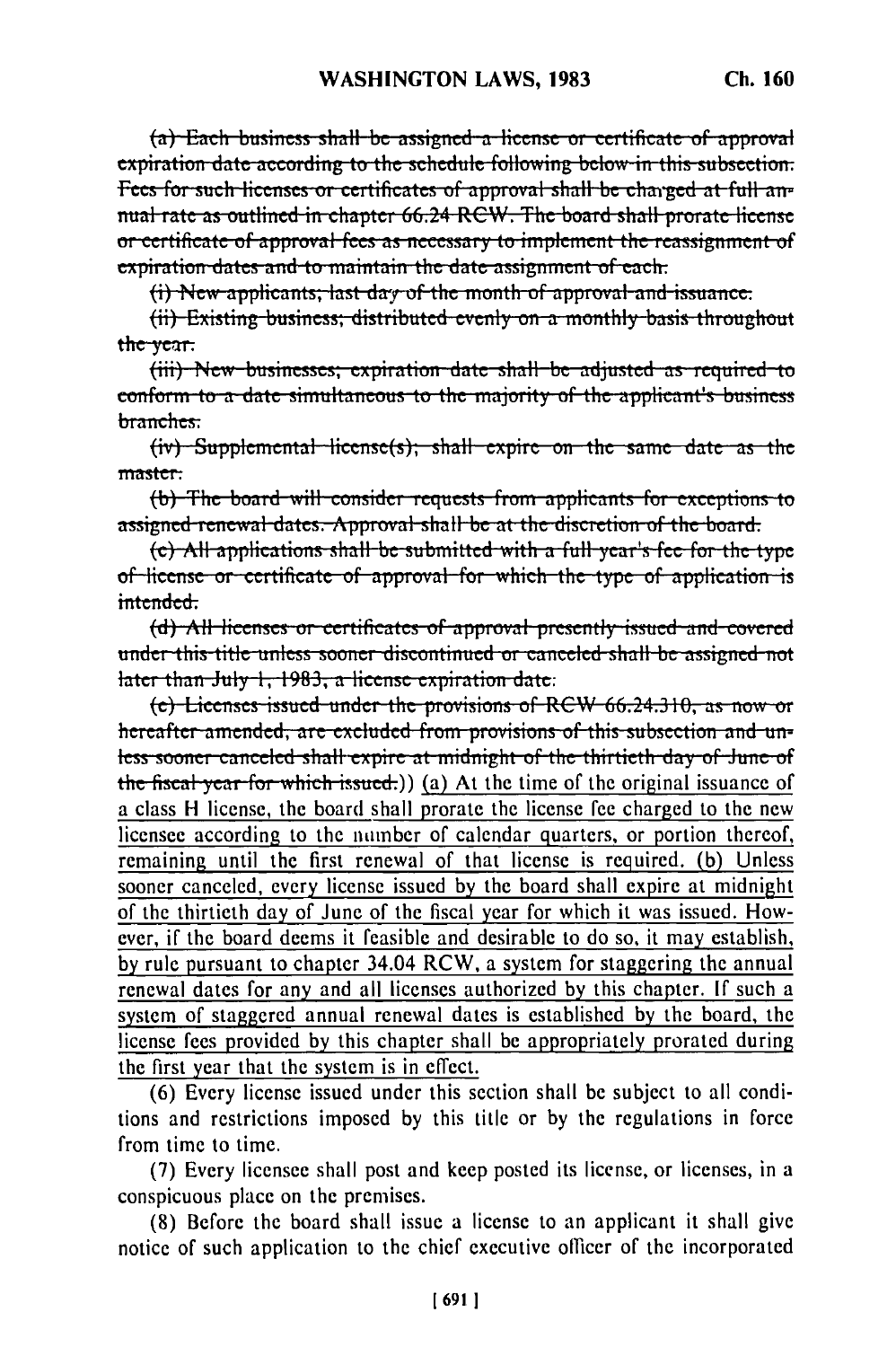**Ch. 160**

city or town, if the application be for a license within an incorporated city or town, or to the county legislative authority, if the application be for a license outside the boundaries of incorporated cities or towns; and such incorporated city or town, through the official or employee selected by it, or the county legislative authority or the official or employee selected by it, shall have the right to file with the board within twenty days after date of transmittal of such notice, written objections against the applicant or against the premises for which the license is asked, and shall include with such objections a statement of all facts upon which such objections are based, and in case written objections are filed, may request and the liquor control board may in its discretion hold a formal hearing subject to the applicable provisions of Title 34 RCW, as now or hereafter amended. Upon the granting of a license under this title the board shall send a duplicate of the license or written notification to the chief executive officer of the incorporated city or town in which the license is granted, or to the county legislative authority if the license is granted outside the boundaries of incorporated cities or towns.

(9) Before the board issues any license to any applicant, it shall give (a) due consideration to the location of the business to be conducted under such license with respect to the proximity of churches, schools, and public institutions and (b) written notice by certified mail of the application to churches, schools, and public institutions within five hundred feet of the premises to be licensed. The board shall issue no beer retailer license class A, B, D, or E or wine retailer license class C or F or class H license covering any premises not now licensed, if such premises are within five hundred feet of the premises of any ((church, parochial, or)) tax-supported public elementary or secondary school measured along the most direct route over or across established public walks, streets, or other public passageway from the outer property line of the  $((\text{church-or}))$  school grounds to the nearest public entrance of the premises proposed for license, and if, after receipt by the school( $(\tau$ -church,)) or public institution of the notice as provided in this subsection, the board receives written notice, within twenty days after posting such notice, from an official representative or representatives of the  $school((s-**and/or-churches**))$  within five hundred feet of said proposed licensed premises, indicating to the board that there is an objection to the issuance of such license because of proximity to a school  $((or$  church)). For the purpose of this section, church shall mean a building erected for and used exclusively for religious worship and schooling or other activity in connection therewith. No liquor license may be issued or reissued by the board to any motor sports facility or licensee operating within the motor sports facility unless the motor sports facility enforces a program reasonably calculated to prevent alcohol or alcoholic beverages not purchased within the facility from entering the facility and such program is approved by local law enforcement agencies. It is the intent under this subsection that a retail

ı